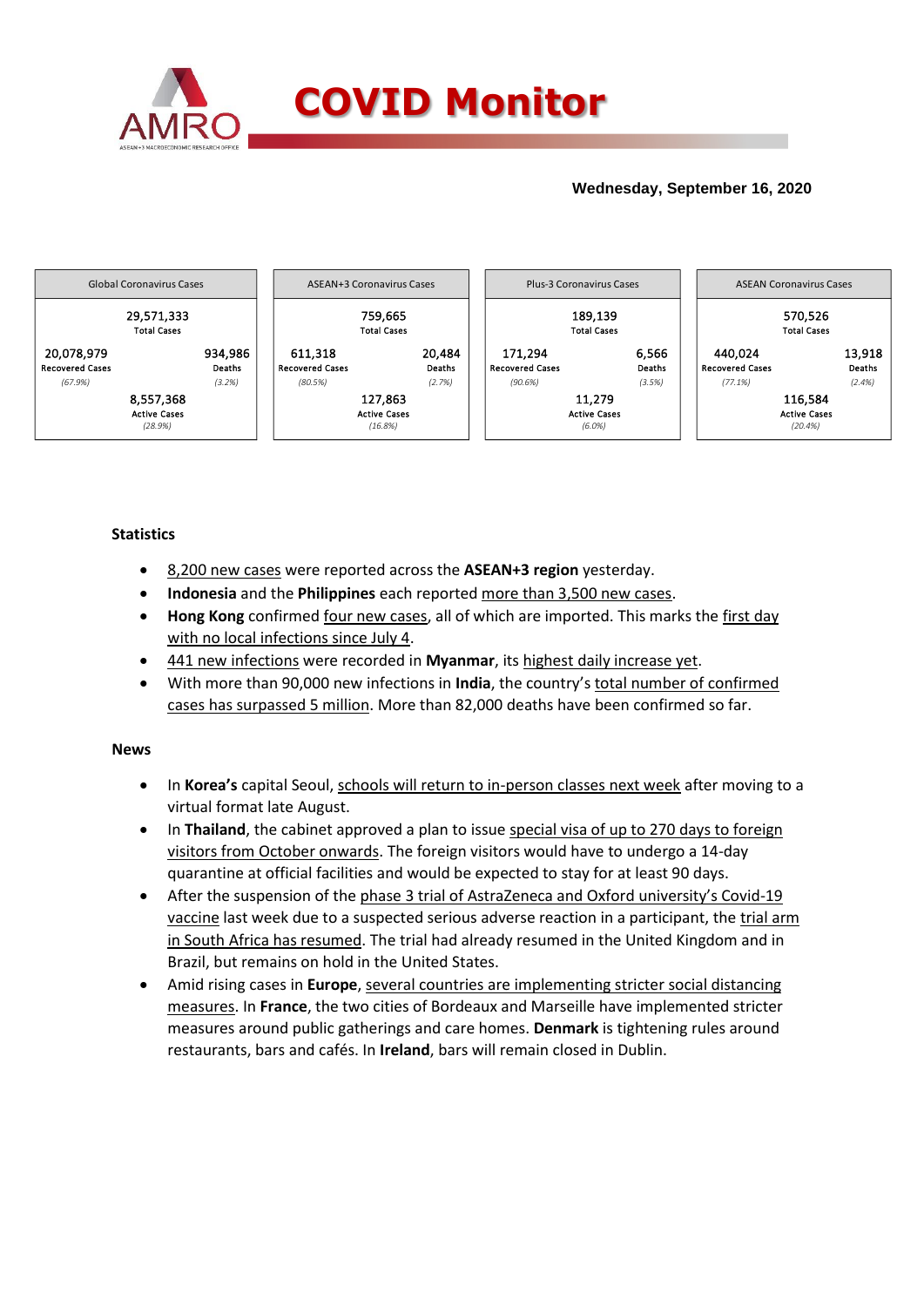

## Overview of Confirmed COVID-19 Cases

Data as of 15/9/2020

| Economy               | <b>Total</b><br>Cases | Cases per 1M<br>Population | <b>New</b><br>Cases | <b>New Cases per</b><br>1M Pop. | <b>New Cases</b><br>$(7$ -day avg) <sup>1</sup> | <b>ANew</b><br>Cases     | ∆% New<br>Cases | <b>Total</b><br><b>Deaths</b> | <b>New</b><br><b>Deaths</b> | <b>Fatality</b><br>Rate (%) | <b>Total</b><br>Recovered | Recovery<br>Rate $(%)2$          | Active<br>Cases |
|-----------------------|-----------------------|----------------------------|---------------------|---------------------------------|-------------------------------------------------|--------------------------|-----------------|-------------------------------|-----------------------------|-----------------------------|---------------------------|----------------------------------|-----------------|
|                       |                       |                            |                     |                                 |                                                 |                          |                 |                               |                             |                             |                           |                                  |                 |
| Global                | 29,571,333            |                            | 380,745<br>8,200    |                                 |                                                 | 92,910                   | 1.3             | 934,986                       | 7,741                       | 3.2                         | 20,078,979                | 67.9                             | 8,557,368       |
| ASEAN+3               | 759,665               |                            |                     |                                 |                                                 | $-268$                   | $1.1$           | 20,484                        | 173                         | 2.7                         | 611,318                   | 80.5                             | 127,863         |
| Plus-3                | 189,139               |                            | 661                 |                                 |                                                 | 265                      | 0.4             | 6,566                         | 9                           | 3.5                         | 171,294                   | 90.6                             | 11,279          |
| <b>ASEAN</b>          | 570,526               |                            | 7,539               |                                 |                                                 | $-533$                   | 1.3             | 13,918                        | 164                         | 2.4                         | 440,024                   | 77.1                             | 116,584         |
| China                 | 85,214                | 61                         | 12                  | 0.0                             |                                                 | $\pmb{4}$                | 0.0             | 4,634                         | $\mathbf 0$                 | 5.4                         | 80,437                    | 94.4                             | 143             |
| Hong Kong, China      | 4,975                 | 652                        | $\overline{4}$      | 0.5                             |                                                 | $-10$                    | 0.1             | 102                           | $\,1\,$                     | 2.1                         | 4,646                     | 93.4                             | 227             |
| Japan                 | 76,446                | 608                        | 532                 | 4.2                             |                                                 | 264                      | 0.7             | 1,463                         | 8                           | 1.9                         | 66,901                    | 87.5                             | 8,082           |
| Korea                 | 22,504                | 432                        | 113                 | 2.2                             |                                                 | $\overline{7}$           | 0.5             | 367                           | $\mathbf 0$                 | 1.6                         | 19,310                    | 85.8                             | 2,827           |
| Indonesia             | 225,030               | 834                        | 3,507               | 13.0                            |                                                 | 366                      | 1.6             | 8,965                         | 124                         | 4.0                         | 161,065                   | 71.6                             | 55,000          |
| Malaysia              | 9,969                 | 300                        | 23                  | 0.7                             |                                                 | -8                       | 0.2             | 128                           | $\mathbf 0$                 | 1.3                         | 9,209                     | 92.4                             | 632             |
| Philippines           | 269,407               | 2,448                      | 3,519               | 32.0                            |                                                 | $-1,153$                 | 1.3             | 4,663                         | 33                          | 1.7                         | 207,352                   | 77.0                             | 57,392          |
| Singapore             | 57,488                | 10,082                     | 34                  | 6.0                             |                                                 | $-14$                    | 0.1             | 27                            | $\mathbf 0$                 | 0.0                         | 56,884                    | 98.9                             | 577             |
| Thailand              | 3,490                 | 51                         | 15                  | 0.2                             |                                                 | 15                       | 0.4             | 58                            | $\mathbf 0$                 | 1.7                         | 3,316                     | 95.0                             | 116             |
|                       |                       |                            |                     |                                 |                                                 |                          |                 |                               |                             |                             |                           |                                  |                 |
| Brunei Darussalam     | 145                   | 322                        | $\mathsf 0$         | 0.0                             |                                                 | $\pmb{0}$                | 0.0             | $\overline{3}$                | $\mathbf 0$                 | 2.1                         | 139                       | 95.9                             | 3               |
| Cambodia              | 275                   | 16                         | 0                   | 0.0                             | wh.                                             | 0                        | 0.0             | 0                             | $\mathbf 0$                 | 0.0                         | 274                       | 99.6                             | $1\,$           |
| Lao PDR               | 23                    | $\overline{3}$             | $\mathbf 0$         | 0.0                             |                                                 | 0                        | 0.0             | 0                             | $\mathbf 0$                 | 0.0                         | 22                        | 95.7                             | $1\,$           |
| Myanmar               | 3636                  | 68                         | 441                 | 8.3                             |                                                 | 261                      | 13.8            | 39                            | $\overline{7}$              | $1.1$                       | 832                       | 22.9                             | 2,765           |
| Vietnam               | 1,063                 | 11                         | $\mathbf 0$         | 0.0                             |                                                 | 0                        | 0.0             | 35                            | $\mathbf 0$                 | 3.3                         | 931                       | 87.6                             | 97              |
| Belgium               | 94,795                | 8,231                      | 489                 | 42.5                            |                                                 | $-362$                   | 0.5             | 9,996                         | $\mathbf 0$                 | 10.5                        | 18,789                    | 19.8                             | 66,010          |
|                       | 412,360               | 6,345                      | 7,796               | 119.9                           |                                                 | $\overline{\phantom{a}}$ | 1.9             | 30,838                        | 48                          | 7.5                         | 75,477                    | 18.3                             |                 |
| France<br>Germany     | 265,014               | 3,194                      | 1,792               | 21.6                            |                                                 | 307                      | 0.7             | 9,367                         | 11                          | 3.5                         |                           | 88.7                             | 306,045         |
|                       |                       |                            |                     |                                 |                                                 |                          | 0.4             |                               | 9                           |                             | 235,112                   |                                  | 20,535          |
| Italy                 | 289,990<br>88,673     | 4,814<br>5,131             | 1,229<br>1,479      | 20.4<br>85.6                    |                                                 | 221<br>161               | 1.7             | 35,633<br>6,300               | $\overline{4}$              | 12.3<br>7.1                 | 214,645                   | 74.0<br>$\overline{\phantom{a}}$ | 39,712          |
| Netherlands           |                       |                            |                     | 201.4                           |                                                 | $-17.967$                |                 |                               | 156                         |                             |                           |                                  |                 |
| Spain<br>Switzerland  | 603,167<br>47,751     | 12,870                     | 9,437<br>315        | 36.4                            |                                                 | 58                       | 1.6<br>0.7      | 30,004<br>2,028               | 3                           | 5.0<br>4.2                  | 150,376<br>39,900         | 24.9<br>83.6                     | 53,521<br>5,823 |
|                       |                       | 5,522                      |                     |                                 |                                                 | 490                      |                 |                               | 27                          |                             |                           | ÷.                               |                 |
| <b>United Kingdom</b> | 376,670               | 5,601                      | 3,115               | 46.3                            |                                                 |                          | 0.8             | 46,791                        |                             | 12.4                        |                           |                                  |                 |
| Brazil                | 4,382,263             | 20,732                     | 36,653              | 173.4                           |                                                 | 21,498                   | 0.8             | 133,119                       | 1,113                       | 3.0                         | 3,811,505                 | 87.0                             | 437,639         |
| Canada                | 140,900               | 3,726                      | 802                 | 21.2                            |                                                 | $-656$                   | 0.6             | 9,239                         | 10                          | 6.6                         | 123,777                   | 87.8                             | 7,884           |
| Chile                 | 437,983               | 22,509                     | 1,550               | 79.7                            |                                                 | $-135$                   | 0.4             | 12,040                        | 27                          | 2.7                         | 409,944                   | 93.6                             | 15,999          |
| Mexico                | 676,487               | 5,323                      | 4,771               | 37.5                            |                                                 | 1,436                    | 0.7             | 71,678                        | 629                         | 10.6                        | 569,546                   | 84.2                             | 35,263          |
| Peru                  | 733,860               | 22,357                     | 4,241               | 129.2                           |                                                 | $-2,546$                 | 0.6             | 30,812                        | 102                         | 4.2                         | 573,364                   | 78.1                             | 129,684         |
| <b>United States</b>  | 6,564,302             | 19,829                     | 51,862              | 156.7                           |                                                 | 18,472                   | 0.8             | 195,315                       | 1,415                       | 3.0                         | 2,495,127                 | 38.0                             | 3,873,860       |
|                       |                       |                            |                     | 1.5                             |                                                 |                          | 0.1             | 824                           |                             |                             |                           |                                  |                 |
| Australia             | 26,778                | 1,031                      | 39                  |                                 |                                                 | -8                       |                 |                               | 8                           | 3.1                         | 23,650                    | 88.3                             | 2,304           |
| India                 | 5,020,359             | 3,666                      | 90,123              | 65.8                            |                                                 | 6,314                    | 1.8             | 82,066                        | 2,344                       | 1.6                         | 3,942,360                 | 78.5                             | 995,933         |
| Iran                  | 407,353               | 4,841                      | 2,705               | 32.1                            |                                                 | 86                       | 0.7             | 23,453                        | 140                         | 5.8                         | 349,984                   | 85.9                             | 33,916          |
| Russia                | 1,069,873             | 7,297                      | 5,435               | 37.1                            |                                                 | 21                       | 0.5             | 18,723                        | 150                         | 1.8                         | 881,693                   | 82.4                             | 169,457         |
| Saudi Arabia          | 326,930               | 9,404                      | 672                 | 19.3                            |                                                 | 65                       | 0.2             | 4,338                         | 33                          | 1.3                         | 305,022                   | 93.3                             | 17,570          |
| South Africa          | 651,521               | 10.910                     | 772                 | 12.9                            |                                                 | $-184$                   | 0.1             | 15,641                        | 142                         | 2.4                         | 583,126                   | 89.5                             | 52,754          |

Source: Haver Analytics, sourced from John Hopkins University; AMRO staff calculations.<br>Notes: New cases since previous day. ∆% refers to percentage change since previous day. Fatality rate measured as deaths per confirme

2/ Recovery rate is a proxy for the stage of the cycle.